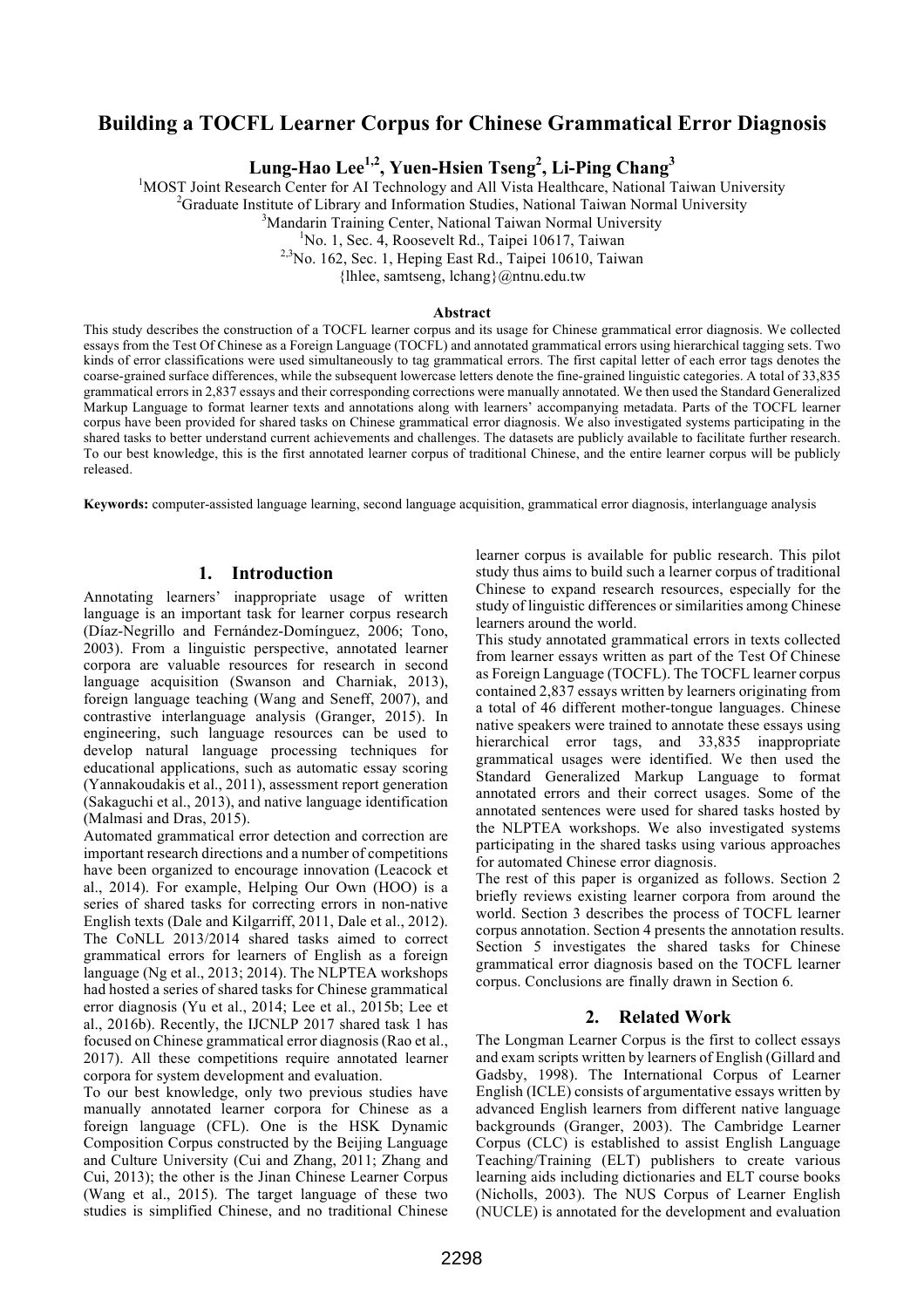of grammatical error correction systems (Dahlmeier et al., 2013).

Additional learner corpora exist for European languages. The Lund CEFLE is a leaner corpus of texts in French produced by adolescent Swedish learners of French (Granfeldt et al., 2006). The Error-Annotated German Learner Corpus (EAGLE) is a corpus of beginning learners with grammatical error annotation (Boyd, 2010). The ASK corpus is a learner corpus of Norwegian as a second language that contains essays collected from language tests (Tenfjord et al., 2006). The CzeSL corpus is a learner corpus of Czech that has been annotated using multi-layer error types (Hana et al., 2010). The Hungarian Learner Corpus is composed of student journals annotated for learner errors using tagging sets from different linguistic categories, including phonology, morphology and syntax (Dickinson and Ledbetter, 2012).

Recently, learner corpora have been established for Asian languages. The HSK Dynamic Composition Corpus contains simplified Chinese essays written by learners of Chinese, annotated with different error types (Cui and Zhang, 2011; Zhang and Cui, 2013). The Jinan Chinese Learner Corpus is a collection of texts produced for educational applications (Wang et al., 2015). Lang-8 contains a Japanese learner corpus extracted from a language learning and exchange social network service (Mizumoto et al., 2011). Linguistic properties of Korean particle errors have been outlined and annotated in collected learner writings (Lee et al., 2012).

The present study follows the research trend of worldwide learner corpora construction to build the TOCFL learner corpus. To the best of our knowledge, this is the first traditional Chinese learner corpus to be publicly available for research.

#### **3. Annotation**

The Steering Committee for the Test Of Proficiency-Huaya (SC-TOP) aims to develop and promote the Test Of Chinese as a Foreign Language (TOCFL) to assess the proficiency of CFL learners. The TOCFL writing test references the proficiency levels of the Common European Framework of Reference (CEFR) (Little, 2006). The testing principle is task orientation, which evaluates learners' ability to express their thoughts in the context of real-world situations. There are 4 available levels of the TOCFL writing test, which are described as follows.

- (1) *Waystage level* (A2): test takers have to write a note and describe a story after looking at four pictures.
- (2) *Threshold level* (B1): test takers are asked to write relatively detailed personal letters that describe their experiences and feelings about events they have encountered.
- (3) *Vantage level* (B2): test takers are asked to write a functional letter highlighting definite purposes or to develop an argument to express personal opinions of specific events.
- (4) *Proficiency level* (C1): test takers are asked to write an essay or report that gives reasons in support or against a particular point of view or explains provided figures and tables.

Test takers choose an exam level based on their current perceived level of Chinese proficiency. The proficiencylevel evaluation is based on the appropriateness of the test takers' responses to situational tasks, compositional structure and completeness, syntax correctness, and the use of a suitably wide range of appropriate vocabulary. Each evaluation is conducted by at least two Chinese teachers and is then scored on a 0-5 point scale, where a score of 3 is a passing grade.

We collected learners' essays that had been given a score of 3 or above. Lower-scoring essays were ignored because of the difficulty in interpreting the learners' intended meaning and to annotate possible errors. In addition to learners' written texts for the TOCFL test, we collected all accompanying metadata including the corresponding CEFR level, evaluated score, and learner's native language. The TOCFL writing test is computer-based, and Chinesetyping ability is a requirement for all test takers. Spelling errors of Chinese characters frequently arise from confusion among multiple-character words that are phonologically and visually similar but semantically distinct. Spelling errors were corrected in our collected learners' written texts.

We then annotated grammatical errors to analyze inappropriate linguistic usages. Hierarchical tag sets were used in annotating grammatical errors (Lee et al., 2016a). Table 1 shows two kinds of error classifications used to simultaneously to tag grammatical errors. The first capital letter denotes the coarse-grained surface differences, while the subsequent lowercase letters denote the find-grained linguistic category. The coarse-grained error types originate from comparing erroneous sentences with the correct usages. There are 4 error types: missing, redundant, incorrect selection, and word ordering errors of linguistic components (also called PADS error types, denoting errors of Permutation, Addition, Deletion, and Selection). The finegrained error types focus on representing linguistic concepts. A total of 36 error types were distributed into word-level errors (16 cases), grammatical function-level errors (11 cases), sentence pattern-level errors (7 cases), and mixture errors (2 cases).

Native Chinese-speaking annotators were trained to follow our annotation guidelines for the error-tagging task. There were cases in which our annotators knew something was wrong, but were unable to select the appropriate annotation. In such cases, the annotators discussed the errors amongst themselves to seek agreement on the appropriate tag. A tagging editor was used to help annotators to insert error tags and rewrite the contextually correct usage for the learner corpus (Lee et al., 2014). This editor provides an error analysis function to further assist annotators in easily finding incorrect or inconsistent tagging instances during the annotation process. Some example annotations are given in Table 2. In sentence 1(a), there is a missing object "他" (he), so it was annotated using a tag [Mobj]. The correction with English translation is shown in 1(b). In sentence  $2(a)$ , the tag [Rdet] represents that " $\hat{\mathfrak{B}}$ " (the) is a redundant word that should be deleted. The word "兩" (two) in sentence  $3(a)$  is an incorrect numeral (denoting as the tag [Snum]), where the contextually correct one should be " $\equiv$ " (two/second). Sentence 4(a) has a word ordering error. The phrase "七點鐘" (seven o'clock) had been tagged as [Wtime], that means this phrase should precede the word "起床" (get up).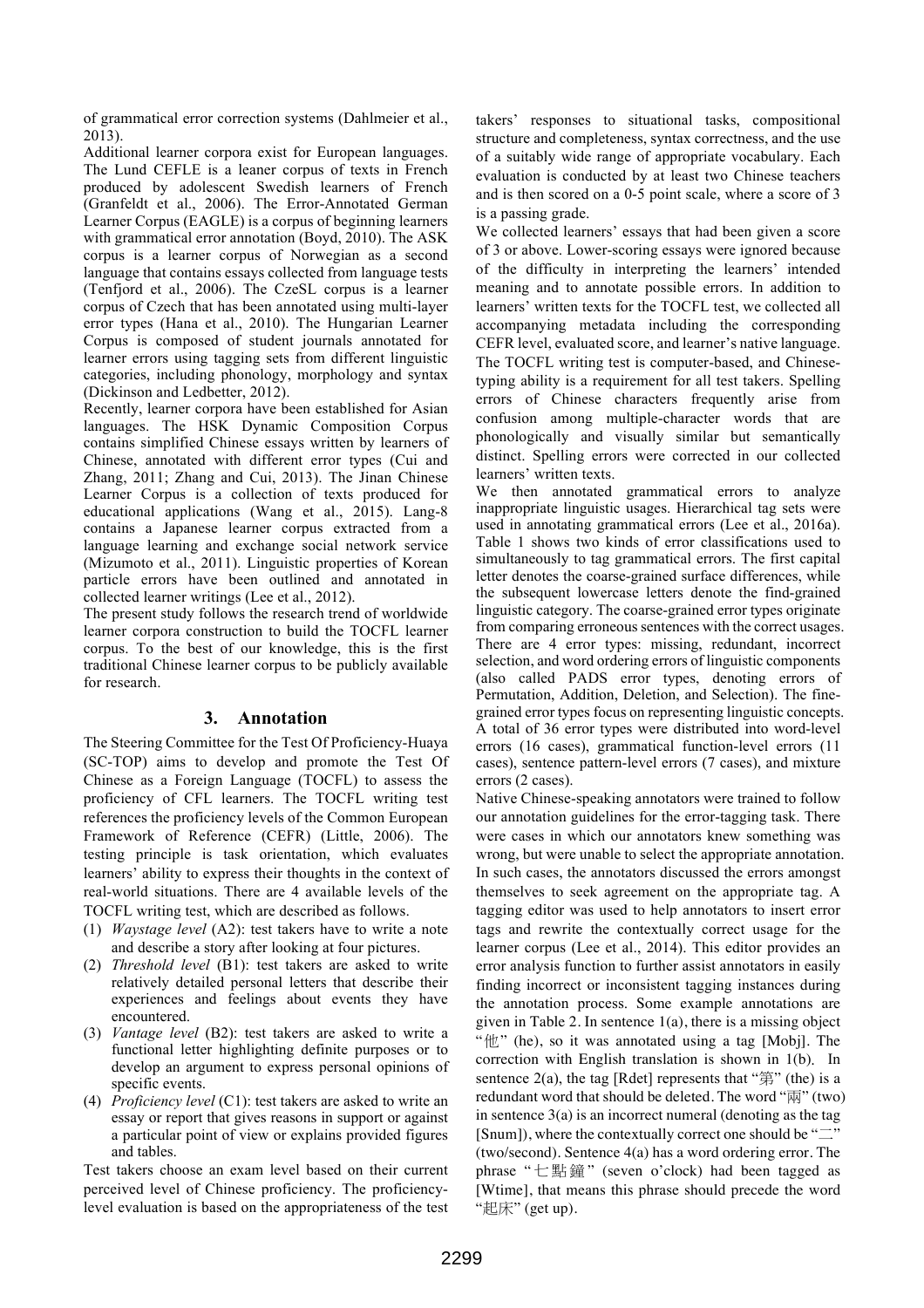After annotating grammatical errors and providing their correct usages, we used the Standard Generalized Markup Language (SGML; ISO 8879:1986) to format the learner texts into the following four parts.

- (1) *Essay*: unique identification number, writing style, article title, the obtained score, and writing date.
- (2) *Learner*: learner's mother-tongue language and his/her corresponding language proficiency of CEFR.
- (3) *Text*: learners' original written texts.
- (4) *Mistake*: paragraph in which a grammatical error occurs along with the positions of the starting and ending character, in which each character or punctuation mark has a counting position value of 1.

| <b>Target Modification Taxonomy</b>                                                      |                                                                                                                                                                                                                                                                                                                                                                          |  |  |  |  |  |
|------------------------------------------------------------------------------------------|--------------------------------------------------------------------------------------------------------------------------------------------------------------------------------------------------------------------------------------------------------------------------------------------------------------------------------------------------------------------------|--|--|--|--|--|
| Missing $(M)$ , Redundancy $(R)$ ,<br>Incorrect Selection (S), Word Ordering Error $(W)$ |                                                                                                                                                                                                                                                                                                                                                                          |  |  |  |  |  |
| <b>Linguistic Category Classification</b>                                                |                                                                                                                                                                                                                                                                                                                                                                          |  |  |  |  |  |
| Word-level                                                                               | action verb $(v)$ , auxiliary $(aux)$ , stative<br>verb $(vs)$ , noun $(n)$ , pronoun $(pron)$ ,<br>conjunction $(conj)$ , preposition $(p)$ ,<br>numeral (num), demonstrative (det),<br>measure word (cl), sentential particle<br>$(sp)$ , aspectual particle $(asp)$ , adverb<br>$(adv)$ , structural particle $(de)$ , question<br>word (que), plural suffix (plural) |  |  |  |  |  |
| Grammatical<br>Function-<br>level                                                        | subject (sub), object (obj), noun phrase<br>$(np)$ , verb phrase (vp), preposition<br>phrase (pp), modifier (mod), time<br>expression (time), place expression<br>(loc), transitivity (tran), separable<br>$(vo)$ , [numeral]<br>structure<br>/determiner+measure] phrase $(dm)$ ,                                                                                       |  |  |  |  |  |
| Sentence<br>Pattern-level                                                                | complex noun clause $(\text{rel})$ , $#$ sentence<br>$(ba)$ , $\partial \overline{c}$ sentence $(bei)$ , $\overline{c}$ sentence<br>(rang), 是 sentence $(shi)$ , 有 sentence<br>(you), other patterns (pattern)                                                                                                                                                           |  |  |  |  |  |
| Mixture                                                                                  | $\sigma$ f<br>formation ( <i>form</i> ), ambiguity<br>syntactic or meaning (sentence)                                                                                                                                                                                                                                                                                    |  |  |  |  |  |

Table 1: Error Tags for grammatical error annotations.

| 1(a) * 他請我教 [Mobj] 日文<br>1(b) 他請我教他日文<br>(He asked me to teach him Japanese.)                           |
|---------------------------------------------------------------------------------------------------------|
| 2(a) * 我會在第 [ <i>Rdet</i> ] 一樓等你<br>2(b) 我會在一樓等你<br>(I will wait for you on the first floor.)           |
| 3(a) * 傑克是一個兩 [Snum] 年級的高中生<br>3(b) 傑克是一個二年級的高中生<br>(Jack is a second-year senior high school student.) |
| 4(a) * 他平常起床七點鐘 [Wtime]<br>4(b) 他平常七點鐘起床<br>(He usually gets up at seven o'clock.)                      |

Table 2: Example annotations and their corrections.

Figure 1 shows an example of our built TOCFL learner corpus. This essay was given an identification number "0612", and was written in "2009年5月" ('May 2009') by a "B1"-level learner with "韓語" ('Korean') as his/her L1. The topic of this "記敘文" ('narrative-style') essay is "最 難忘的購物經驗" ('My memorable shopping experience'), and was given a score of "4". A number of errors were annotated. For example, the first error occurred in the first paragraph starting and ending at position 105, meaning that a word "是" ('is') is missing between "有時候" ('sometimes') and "比" ('than'). It was annotated using an error tag "Mshi", in which the first capital letter denotes the coarse-grained surface difference, while the subsequent lowercase letters denote the fine-grained linguistic category. In the fourth paragraph, "那時候" ('that time') was put in a wrong position resulting in a "Wtime" error tag denoting a time phrase in the wrong order and the word "了" ('le') was annotated as "Rasp" denoting a redundant aspectual particle that should be removed. The annotation can yield the correct sentence "記得那時候讀書讀得不太 好" ('Recalling that I didn't study well at that time').

| <essay date="2009年5月" id="0612" score="4" style="記敘文" title="最難忘的購物經&lt;/td&gt;&lt;/tr&gt;&lt;tr&gt;&lt;td colspan=6&gt;驗"></essay> |  |  |  |  |  |  |
|-------------------------------------------------------------------------------------------------------------------------------------|--|--|--|--|--|--|
| $<$ LEARNER $>$                                                                                                                     |  |  |  |  |  |  |
| <l1>韓語</l1>                                                                                                                         |  |  |  |  |  |  |
| <cefl>B1</cefl>                                                                                                                     |  |  |  |  |  |  |
|                                                                                                                                     |  |  |  |  |  |  |
| $<$ TEXT>                                                                                                                           |  |  |  |  |  |  |
| < P>                                                                                                                                |  |  |  |  |  |  |
| …… 在星巴克讀書,雖然需要付錢,可是我覺得有時候<br>比圖書館好多的地方。                                                                                             |  |  |  |  |  |  |
| $<$ /P>                                                                                                                             |  |  |  |  |  |  |
| < P>                                                                                                                                |  |  |  |  |  |  |
| 我喝咖啡的時候,常喝美式咖啡。……<br>$<$ /P>                                                                                                        |  |  |  |  |  |  |
| < P>                                                                                                                                |  |  |  |  |  |  |
| 有一天,我去星巴克,……                                                                                                                        |  |  |  |  |  |  |
| $<$ /P>                                                                                                                             |  |  |  |  |  |  |
| < P>                                                                                                                                |  |  |  |  |  |  |
| …… 那時候記得讀書讀得不太好了。以後也不常去那裏                                                                                                           |  |  |  |  |  |  |
| 的星巴克了。                                                                                                                              |  |  |  |  |  |  |
| $<$ /P>                                                                                                                             |  |  |  |  |  |  |
| $<$ /TEXT>                                                                                                                          |  |  |  |  |  |  |
| <mistake end_off="105" paragraph="1" start_off="105"></mistake>                                                                     |  |  |  |  |  |  |
| <type>Mshi</type>                                                                                                                   |  |  |  |  |  |  |
| <correction>是</correction>                                                                                                          |  |  |  |  |  |  |
| $<$ /MISTAKE>                                                                                                                       |  |  |  |  |  |  |
| .                                                                                                                                   |  |  |  |  |  |  |
| <mistake end_off="37" paragraph="4" start_off="33"></mistake>                                                                       |  |  |  |  |  |  |
| <type>Wtime</type>                                                                                                                  |  |  |  |  |  |  |
| <correction>記得那時候</correction>                                                                                                      |  |  |  |  |  |  |
| $<$ /MISTAKE>                                                                                                                       |  |  |  |  |  |  |
| <mistake end="" off="45" paragraph="4" start=""></mistake>                                                                          |  |  |  |  |  |  |
| <type>Rasp</type>                                                                                                                   |  |  |  |  |  |  |
| <correction>null</correction>                                                                                                       |  |  |  |  |  |  |
| $<$ /MISTAKE>                                                                                                                       |  |  |  |  |  |  |
| $<$ /ESSAY>                                                                                                                         |  |  |  |  |  |  |

Figure 1: An essay in our TOCFL learner corpus.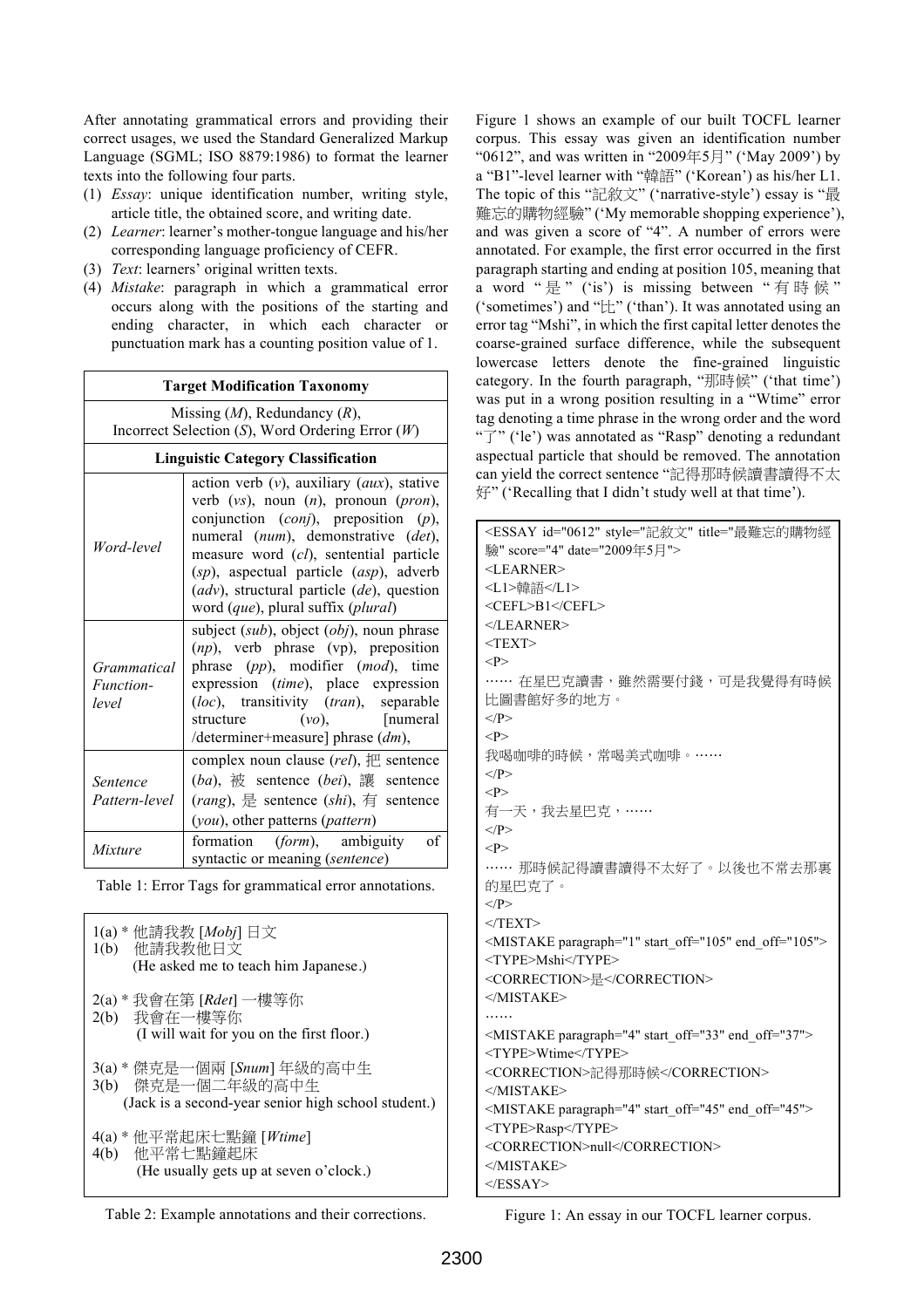#### **4. Results**

Table 3 provides descriptive statistics for our TOCFL learner corpus. The B1 level occupies near a half of the corpus. In total, about one million characters were collected and annotated covering 62 different essay titles.

| <b>CEFR</b>    | $\#\mathrm{Title}$ | #Essay | $\#$ Char | Ratio% |
|----------------|--------------------|--------|-----------|--------|
| A2             | 21                 | 850    | 131,684   | 29.96% |
| B1             | 24                 | 1,388  | 540,286   | 48.93% |
| <b>B2</b>      | 14                 | 503    | 280,239   | 17.73% |
| C <sub>1</sub> |                    | 96     | 50,079    | 3.38%  |
| Total          |                    | 2,837  | 1,002,288 | 100%   |

Table 3: Statistics of TOCFL learner corpus.

Figure 2 shows the distribution of the learners' mothertongue languages, with the top 10 languages accounting for 88%, and another 36 languages accounting for the remaining 12%. Slightly more than one fourth of the sample spoke Japanese as their first language, followed by English, Vietnamese, Korean, and Indonesian.



Figure 2: Distribution of learners' first languages.

Figure 3 shows the distribution of the 33,835 total errors. The most common error type was incorrect selection of linguistic components (13,278 cases or 39% of the total), followed by missing errors (12,155 cases), redundancy (6,066 cases) and word ordering errors (2,336 cases). Figure 4 further shows the histogram of the top 10 error tags (accounting for about 47% of all errors) among the total 124 distinct error tags. The most common errors were related to the incorrect selection of verbs (Sv) and nouns (Sn). Half of these errors are categorized as missing wordlevel linguistic components.



Figure 3: Distribution of all error tags.



Figure 4: Distribution of the top 10 error tags.

We also developed and implemented a special-purpose retrieval system for the TOCFL learner corpus, which is available online at http://tocfl.itc.ntnu.edu.tw, to facilitate interlanguage analysis for second language acquisition (Lee et al., 2015a). Take the ' 讓 ' (*rang4* 'to make') sentence for example, we can choose the main error type S and the sub-type *rang*. Figure 5 shows the search results. We found that learners usually confuse '讓' (*rang4* 'to make') with '把' (*ba3* 'disposal marker'), '對' (*dui4* 'to someone'), and '給' (*gei3* 'to give'). It is difficult to check each sentence individually to find all erroneous and confused usages and this retrieval system effectively reduces required analysis time. Moreover, we can limit the search results for specific words, such as ' 把 ' (*ba3* 'disposal marker'), which will benefit observation and analysis. In addition to the filtering function, we can also select specific learners' attributes such as the learners' mother tongue or their L2 proficiency, thus increasing the ease and efficiency of interlanguage analysis.

| TOCFL 學習者語料庫檢索系統                                                   |                                             |                  |                                      |    |  |  |  |
|--------------------------------------------------------------------|---------------------------------------------|------------------|--------------------------------------|----|--|--|--|
|                                                                    |                                             |                  |                                      | 24 |  |  |  |
| 字串检索<br>開講図検索<br>偏誤檢索                                              |                                             |                  |                                      |    |  |  |  |
| 考試等级: HA2 HB1 HB2 HC1  考生母語:<br>星號(*)表示為必填項目(註、主類或次類至少必須選擇一個) 横記說明 | 全部                                          |                  | 精報: 全部 ·   考生分散: ×3 04 05   左右字数: 15 |    |  |  |  |
| 查询<br>$S - 1$ and<br>rang -<br>* 主題:                               |                                             |                  |                                      |    |  |  |  |
| 左通 二個字内包含<br>- 不但含                                                 | 且 或 右通 二個字内包含                               | ·不但含             | 5538                                 |    |  |  |  |
|                                                                    |                                             | 找到54筆紀錄,共2頁 下載語料 |                                      |    |  |  |  |
|                                                                    | 6.9 通貨常設席                                   | の解除支援経済          | <b>佐永道西学院院</b>                       |    |  |  |  |
|                                                                    | 很多束西·謙虚的姿勢[Sn] ·行為·讓                        | [Srang]          | 自己也有好處。[Mform]我也不斷地努力的               |    |  |  |  |
| $\overline{2}$                                                     | 處則是導致未來[Mde]高齢化社會。能將                        | [Srang]          | 社會更[Myou]活力一些的年輕人逐漸減少                |    |  |  |  |
| 3                                                                  | 是不要負養寵物的責任,[Moon ]不得不給                      | [Srang]          | 寡常公司把狗問題「Rba]·我也得閉情這                 |    |  |  |  |
|                                                                    | 表下禮拜一會訪問您,那時候議給                             | [Srang]          | 我們聽聽您們的看法好嗎?                         |    |  |  |  |
| 6                                                                  | ,比如:火災、洪災第天災已經給                             | [Srang]          | 人類遭遇了多少痛苦,破壞[Masp]我們的                |    |  |  |  |
| 6                                                                  | ·破壊了基礎設施,交通設障。給                             | [Srang]          | 許多國家遭受到很多經濟損失等等                      |    |  |  |  |
| 7.                                                                 | 我能體認[Sy]診的減受·可是不要把                          | [Srang]          | 這件事影響你的心情,因為很不值                      |    |  |  |  |
| B                                                                  | 在我身上也發生過額似的事情,讓<br>行這個高速公路的計畫[Mtime] - 為了通過 | [Srang]          | 我將心比心[Mtime],並[Rcon ]Maux]了解妳的無可奈何   |    |  |  |  |
| $\overline{9}$<br>10.                                              | 是[Rshi]應該多參加戶外活動或社團,對                       | [Srang]          | 各信方面的[Mn]認用和限意。可以先派                  |    |  |  |  |
|                                                                    |                                             | [Srang]          | 您自己放鬆一些,公司的經營管理                      |    |  |  |  |

Figure 5: Search results of rang4 sentences.

#### **5. Shared Tasks**

A part of our annotated TOCFL learner corpus was used to organize a series of shared tasks for Chinese grammatical error diagnosis hosted by NLPTEA workshops. These tasks seek to develop NLP techniques to automatically identify grammatical errors in Chinese sentences. In the NLPTEA 2014 workshop (Yu et al., 2014), the developed system is used to check a sentence for grammatical errors and, if found, identify the error type. In the NLPTEA 2015 workshop (Lee et al., 2015b), the system was required to additionally indicate the range of occurring errors. In the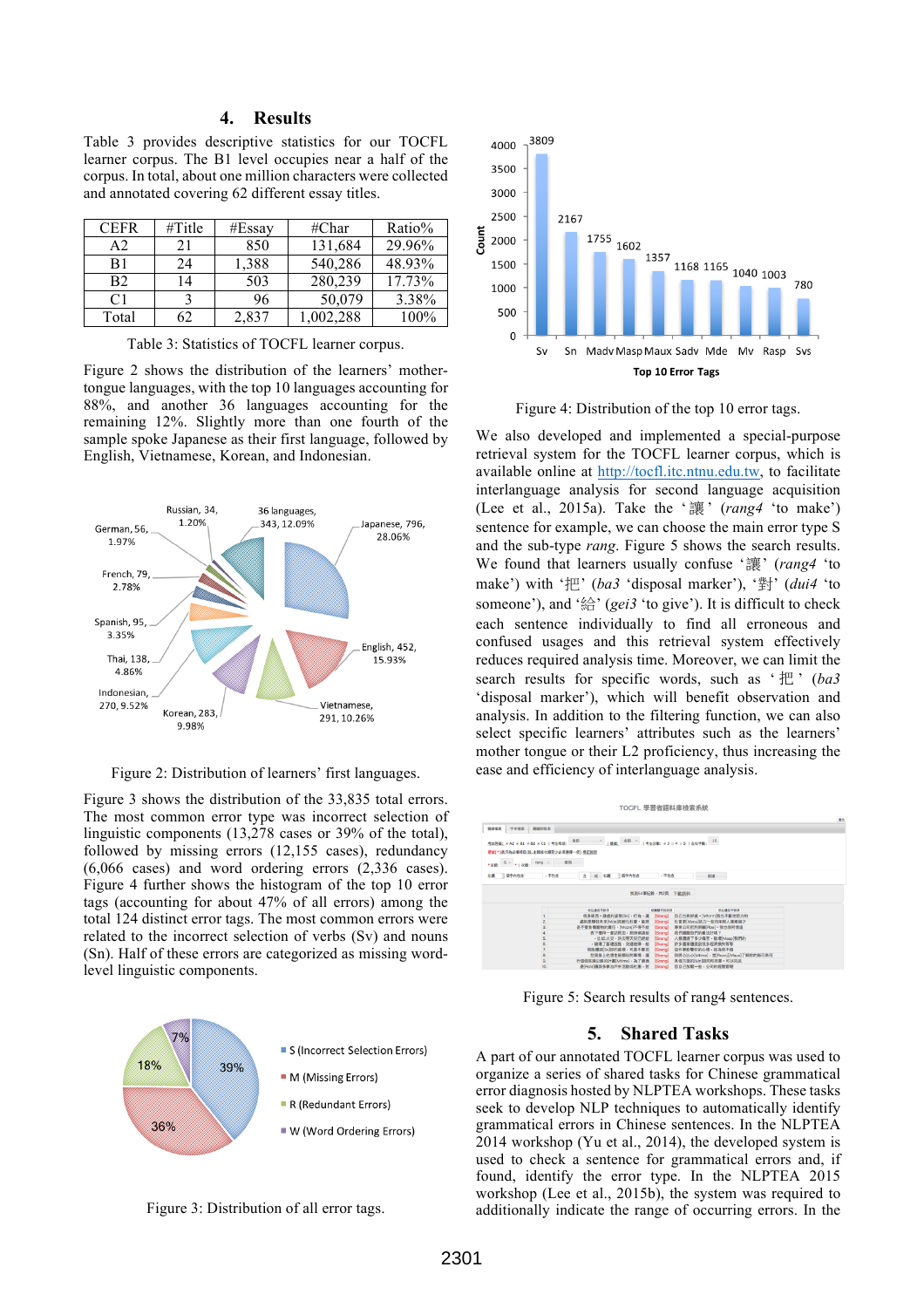NLPTEA 2016 workshop (Lee et al., 2016b), the task is basically the same, except that the target sentence may contain more than one error, and the HSK Dynamic Composition Corpus was also included for the task.

In addition to the provided data sets, participating systems were allowed to use the other language resources which should be found in the system description reports. We briefly describe them as follows.

For the NLPTEA 2014 shared task, the KUAS&NTNU system used manually constructed and automatically generated rules to identify grammatical errors (Chang et al., 2014). The UDS system designed an n-gram frequencybased approach to detect grammatical errors (Zampieri and Tan, 2014). The NTOU system defined several features to train SVM classifiers for error detection (Lin and Chan, 2014). The NCYU system adopted word segmentation and part-of-speech tagging techniques to identify missing and redundant error types (Yeh et al., 2014). To compensate for data insufficiency for supervised machine learning, the TMU system extracted a Chinese learner corpus from the Lang-8 website, and used it as a parallel corpus for phrasebased statistical machine translation for grammatical error identification (Zhao et al. 2014).

For the NLPTEA 2015 shared task, The HITSZ system presented an ensemble learning based method to detect and identify grammatical errors (Xiang et al. 2015). The SCAU system adopted a hybrid model by integrating rule-based and n-gram statistical methods for grammatical error diagnosis (Wu et al., 2015b). The CYUT team built an error diagnosis system based on the Conditional Random Fields (CRF) (Wu et al., 2015a). The NTOU system proposed two sentence likelihood functions based on frequencies of Google n-grams to diagnose grammatical errors (Lin, & Chen, 2015). The NCYU system also used statistical word and part-of-speech patterns based CRFs to detect grammatical errors (Yeh et al., 2015). The TMU examined corpus augmentation and explored syntax-based and hierarchical phrase-based translation models for use in this task (Zhao et al. 2015).

For the NLPTEA 2016 shared task, the ANO system and CYUT-III system diagnosed grammatical errors based on the CRF (Chen et al., 2016a; Liu et al., 2016) along with word order sensitive embedding approaches (Chou et al., 2016). The NTOU system generated and scored correction candidates for grammatical error diagnosis (Chen et al., 2016b). The HIT system adopted long short-term memory (LSTM) neural networks to identify grammatical errors (Zheng et al., 2016). The PKU system presented a model based on bidirectional LSTM (Huang, & Wang, 2016). The NCYU system proposed the structure of the recurrent neural network using LSTM to detect grammatical errors (Yeh et al., 2016). The YUN-HPCC system built single word embeddings based convolutional neural networks and LSTM neural networks for this task (Yang et al., 2016).

In terms of performance, a good system should have a high F1 score and a low false positive rate. Overall, none of the participating systems provided satisfactory results when measuring different metrics (i.e. False Positive Rate, Accuracy, Precision, Recall and F1), indicating the difficulty of developing systems for effective grammatical error diagnosis, especially in the context of CFL.

Recently, neural network-based deep learning techniques have shown promising results in identifying Chinese grammatical errors. However, a large amount of training data is needed to train and fine-tune the parameters of these

complex networks. Another challenge is raised by the biased distribution of error types in the training instances reflecting real-world errors caused by CFL learners, emphasizing the importance of annotated learner corpora in tackling this research problem.

Shared tasks can be used to meaningfully compare the performance of various techniques using the same data sets and evaluation metrics. All evaluations encourage the proposal of unorthodox and innovative approaches which could lead to breakthroughs. Following each shared task, all gold standard data sets and evaluation tools are made publicly available for research purposes as follows:

- § NLPTEA 2014 shared task: http://ir.itc.ntnu.edu.tw/lre/nlptea14cfl.htm
- § NLPTEA 2015 shared task: http://ir.itc.ntnu.edu.tw/lre/nlptea15cged.htm
	- § NLPTEA 2016 shared task: http://ir.itc.ntnu.edu.tw/lre/nlptea16cged.htm

### **6. Conclusions**

This study presents the construction of a TOCFL learner corpus based on 2837 learner essays annotated using hierarchical tagging sets. Our error tags are used to simultaneously represent two kinds of grammatical error classifications. The first capital letter of each error tags denotes the coarse-grained surface differences, while the subsequent lowercase letters denote the fine-grained linguistic categories. Native Chinese-speaking annotators were trained to follow our annotation guidelines for the error-tagging task, and identified 33,835 grammatical errors. We then used SGML to format the annotations and their corresponding corrections along with learners' accompanying metadata. Parts of the annotated TOCFL learner corpus have been used to organize shared tasks for Chinese grammatical error identification. We also investigate participating systems to better understand the current capabilities and challenges. The shared-task datasets are publicly available to facilitate further research. We plan to release the entire learner corpus in fully annotated SGML format in the hopes that this resource can facilitate future development in related research areas.

### **7. Acknowledgements**

This study was partially supported by the Ministry of Science and Technology (MOST), Taiwan under the grant: MOST 103-2221-E-003-013-MY3, MOST 105-2221-E-003-020-MY2, MOST 106-2221-E-003-030-MY2, and MOST 107-2634-F-002-019-. We also thank all the annotators for their efforts in the error-tagging task.

## **8. Bibliographical References**

- Boyd, A. (2010). EGALE: an error-annotated corpus of beginning learner German. Proceedings of 7<sup>th</sup> International Conference on Language Resources and Evaluation (LREC'10)*,* pages 1-6.
- Chang, T.-H., Sung, Y.-T., Hong, J.-F. and Chang, J.-I (2014). KNGED: a tool for grammatical error diagnosis of Chinese sentences. Proceedings of the 1st Natural Language Processing Techniques for Educational Applications (NLPTEA'14), pages 48-55.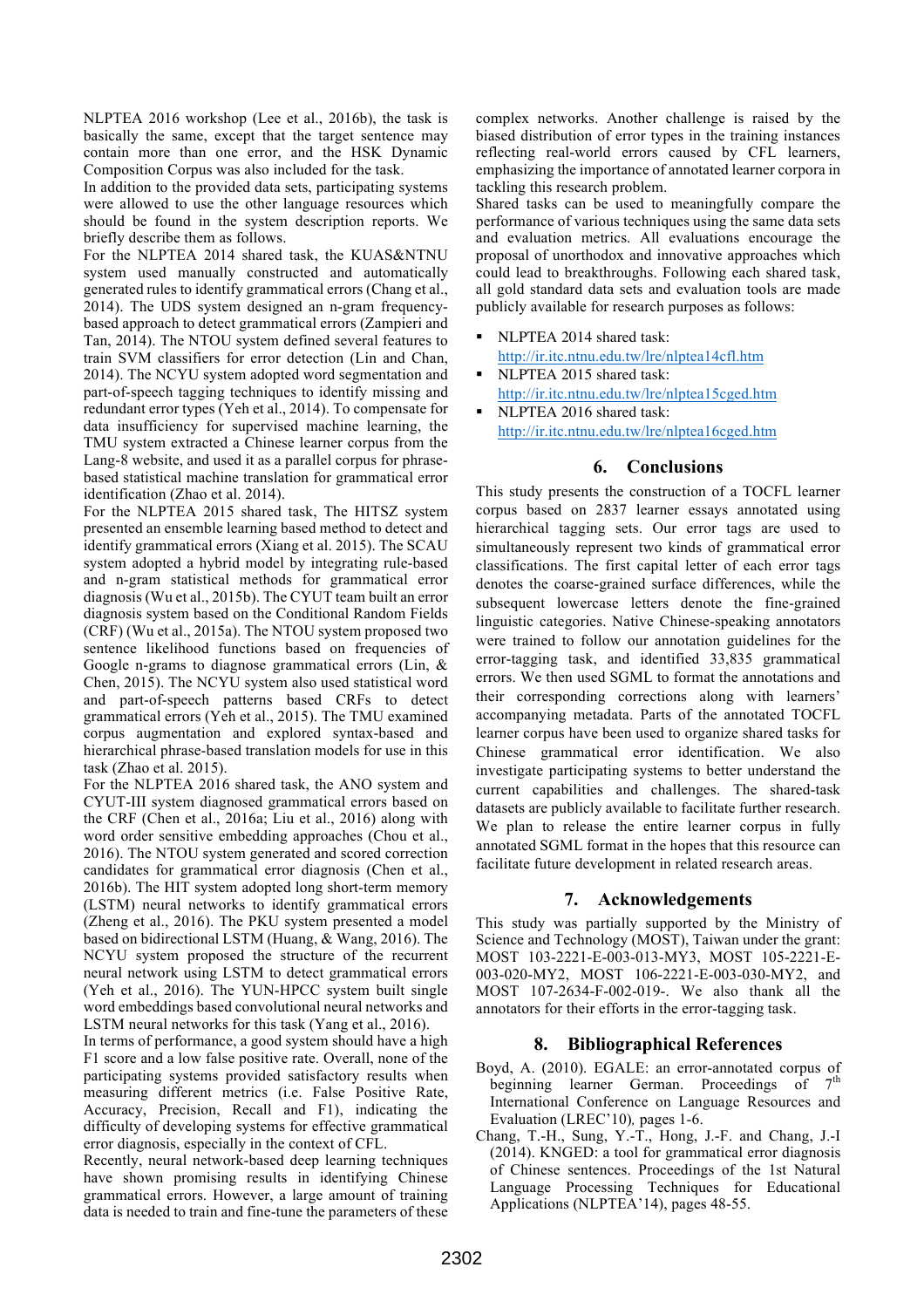- Chen, P.-L., Wu, S.-H., Chen, L.-P. and Yang, P.-C. (2016a). CYUT-III system at Chinese grammatical error  $diagonosis$  task. Proceedings of the  $3<sup>rd</sup>$  Natural Language Processing Techniques for Educational Applications (NLPTEA'16), pages 63-72.
- Chen, S.-H., Tsai, Y.-L. and Lin C.-J. (2016b). Generating and scoring correction candidates in Chinese grammatical error diagnosis. Proceedings of the 3rd Natural Language Processing Techniques for Educational Applications (NLPTEA'16), pages 131-139.
- Chou, W.-C., Lin, C.-K., Liao, Y.-F. and Wang, Y.-R. (2016). Word order sensitive embedding features/conditional random field-based Chinese grammatical error detection. Proceedings of the 3rd Natural Language Processing Techniques for Educational Applications (NLPTEA'16), pages 73-81.
- Cui, X. and Zhang, B. (2011). The principles for building the "International Corpus of Learner Corpus". *Applied Linguistics*, 2011(2):100-108.
- Dahlmeier, D., Ng. H. T. and Wu, S. M. (2013). Building a large annotated corpus of learner English: the NUS corpus of learner English. Proceedings of the 8<sup>th</sup> Workshop on the Innovative Use of NLP for Building Educational Applications (BEA'13), pages 22-31.
- Dale, R. and Kilgarriff, A. (2011). Helping our own: The HOO 2011 pilot shared task. Proceedings of the  $13<sup>th</sup>$ European Workshop on Natural Language Generation (NLG'11), pages 1-8.
- Dale, R., Anisimoff, I. and Narroway, G. (2012). HOO 2012: A report on the preposition and determiner error correction shared task. Proceedings of the  $7<sup>th</sup>$  Workshop on the Innovative Use of NLP for Building Educational Applications (BEA'12), pages 54-62.
- Díaz-Negrillo, A. and Fernández-Domínguez, J. (2006). Error tagging systems for learner corpora. *Revista española de lingüística aplicada (RESLA)*, 19:83-102.
- Dickinson, M. and Ledbetter. S. (2012). Annotating errors in a Hungarian learner corpus. Proceedings of  $8<sup>th</sup>$ International Conference on Language Resources and Evaluation (LREC'12), pages 1659-1644.
- Gillard, P. and Gadsby, A. (1998). Using a learners' corpus in compiling ELT dictionaries. In S. Granger, & G. Leech (Eds.), *Learner English on Computer*. Addison Wesley Longman, London, pages 159-171.
- Granfeldt, J., Nugues, P., Ågren, M., Thulin, J., Persson, E. and Schlyter, S. (2006). CEFLE and direct profil: a new computer learner corpus in French L2 and a system for grammatical profiling. Proceedings of  $5<sup>th</sup>$  International Conference on Language Resources and Evaluation (LREC'06), pages 565-570.
- Granger, S. (2003). The international corpus of learner English: a new resource for foreign language learning and teaching and second language acquisition research. *TESOL*, 37(3):538-546.
- Granger, S. (2015). Contrastive interlanguage analysis: a reappraisal. *International Journal of Learner Corpus Research*, 1(1):25-74.
- Hana, J., Rosen, A., Škodová, S. and Štindlová, B. (2010). Error-tagged learner corpus of Czech. Proceedings of the 4th Linguistic Annotation Workshop (LAW'10), pages 11-19.
- Huang, S. and Wang, H. (2016). Bi-LSTM neural networks for Chinese grammatical error diagnosis. Proceedings of the 3rd Natural Language Processing Techniques for Educational Applications (NLPTEA'16), pages 148-154.
- Leacock, C., Chodorow, M., Gamon, M. and Tetreault, J. (2014). Automated grammatical error detection for language learners,  $2^{\overline{nd}}$  edition, Morgan & Claypool Publishers.
- Lee, L.-H., Chang, L.-P., Liao, B.-S., Cheng, W.-L. and Tseng, Y.-H. (2015a). A retrieval system for interlanguage analysis. Proceedings of 23rd International Conference on Computers in Education (ICCE'15), pages 599-601.
- Lee, L.-H., Chang, L.-P. and Tseng, Y.-H. (2016a). Developing learner corpus annotation for Chinese grammatical errors. Proceedings of the  $20<sup>th</sup>$  International Conference on Asian Language Processing (IALP'16), pages 254-257.
- Lee, L.-H., Lee, K.-C., Chang, L.-P., Tseng, Y.-H., Yu, L.- C. and Chen, H.-H. (2014). A tagging editor for learner corpus annotation and error analysis. Proceedings of 22nd International Conference on Computers in Education (ICCE'14), pages 806-808.
- Lee, L.-H., Rao, G., Yu, L.-C., Xun, E., Zhang, B. and Chang, L.-P. (2016b). Overview of the NLP-TEA 2016 shared task for Chinese grammatical error diagnosis. Proceedings of the 3<sup>rd</sup> Workshop on Natural Language Processing Techniques for Educational Applications (NLPTEA'16), pages 40-48.
- Lee, L.-H., Yu, L.-C. and Chang, L.-P. (2015b). Overview of the NLP-TEA 2015 shared task for Chinese grammatical error diagnosis. Proceedings of the 2<sup>nd</sup> Workshop on Natural Language Processing Techniques for Educational Applications (NLPTEA'15), pages 1-6.
- Lee, S.-H., Dickinson M. and Israel, R. (2012). Developing learner corpus annotation for Korean particle errors. Proceedings of the 6<sup>th</sup> Linguistic Annotation Workshop (LAW'12), pages 129-133.
- Lin, C.-J. and Chan, S.-H. (2014). Description of NTOU Chinese grammar checker in CFL 2014. Proceedings of the 1<sup>st</sup> Natural Language Processing Techniques for Educational Applications (NLPTEA'14), pages 75-78.
- Lin, C.-J. and Chen, S.-H. (2015). NTOU Chinese grammar checker for CGED shared task. In Proceedings of the  $2<sup>n</sup>$ Natural Language Processing Techniques for Educational Applications (NLPTEA'15), pages 15-19.
- Little, D. (2006). The Common European Framework of Reference for languages: content, purpose, origin, reception, and impact. *Language Teaching*, 39(3):167- 190.
- Liu, Y., Han, Y., Zhuo, L. and Zan, H. (2016). Automatic grammatical error detection for Chinese based on conditional random field. Proceedings of the 3<sup>rd</sup> Natural Language Processing Techniques for Educational Applications (NLPTEA'16), pages 57-62.
- Malmasi, S. and Dras, M. (2015). Large-scale native language identification with cross-corpus evaluation. Proceedings of the 2015 Conference of the North American Chapter of the Association for Computational Linguistics (NAACL-HLT'15), pages 1403-1409.
- Mizumoto, T., Komachi, M., Nagata, M. and Matsumoto, Y. (2011). Mining revision log of language learning SNS for automated Japanese error correction of second language learners. Proceedings of the  $5<sup>th</sup>$  International Joint Conference on Natural Language Processing (IJCNLP'11), pages 147-155.
- Ng, H. T., Wu, S. M., Briscoe, T., Hadiwinoto, C., Susanto, R. H. and Bryant, C. (2014). The CoNLL-2014 shared task on grammatical error correction. Proceedings of the